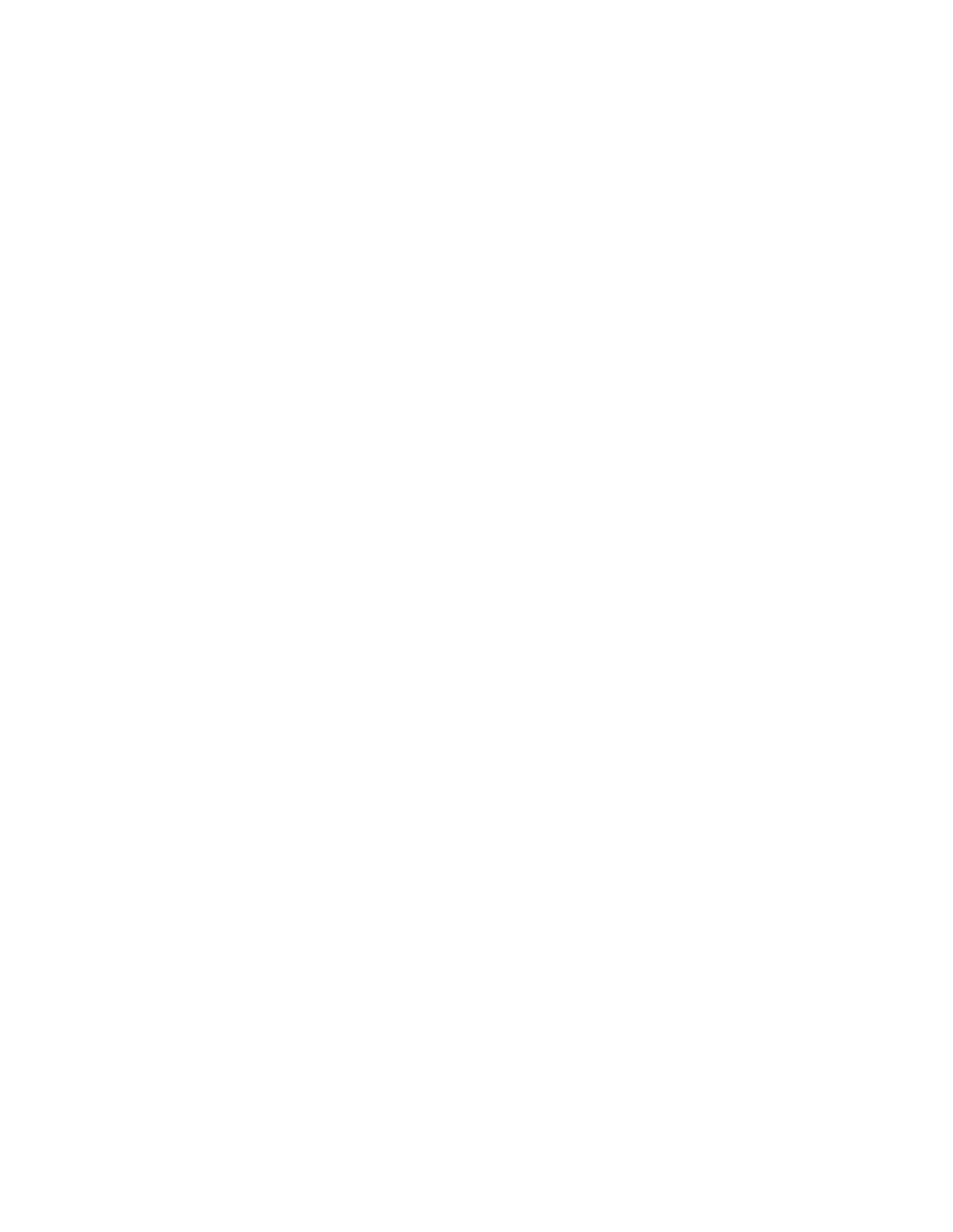### **KITE, Justice.**

[¶1] Jesse Dan Bolin was convicted by a jury of two counts of delivery of marijuana in violation of Wyo. Stat. Ann. § 35-7-1031(a)(ii) (LexisNexis 2005). He appeals claiming plain error occurred when the district court allowed expert testimony from a police detective concerning what is usually done in drug investigations rather than what was actually done in this investigation and the confidential informant's credibility. He also asserts the district court erred in allowing him to appear *pro se* during sentencing without first ensuring he voluntarily waived his right to counsel. We conclude no error occurred and affirm the conviction.

### **ISSUES**

- [¶2] Mr. Bolin presents the following issues for our review:
	- I. Plain error occurred when the district court permitted irrelevant expert testimony concerning evidence of what is usually done in drug investigations rather that what actually was done in this case; permitted testimony explaining procedures in methamphetamine and crack cocaine investigations not related to the present marijuana case; and permitted detective Harper to vouch for the confidential informant's credibility.
	- II. The district court erred by allowing the defendant to proceed *pro se* during sentencing without first ensuring that his waiver of counsel was made voluntarily.

The State re-phrases the issues as follows:

- I. Whether plain error occurred when detectives testified to standard department procedure related to the use of a confidential informant to make a controlled buy from a suspected narcotics dealer, and mentioned other illegal narcotics in addition to marijuana.
- II. Whether plain error occurred when detective Harper testified concerning the procedure used to ensure that the confidential informant in this case provided the Cheyenne Police Department with reliable information during the controlled buys.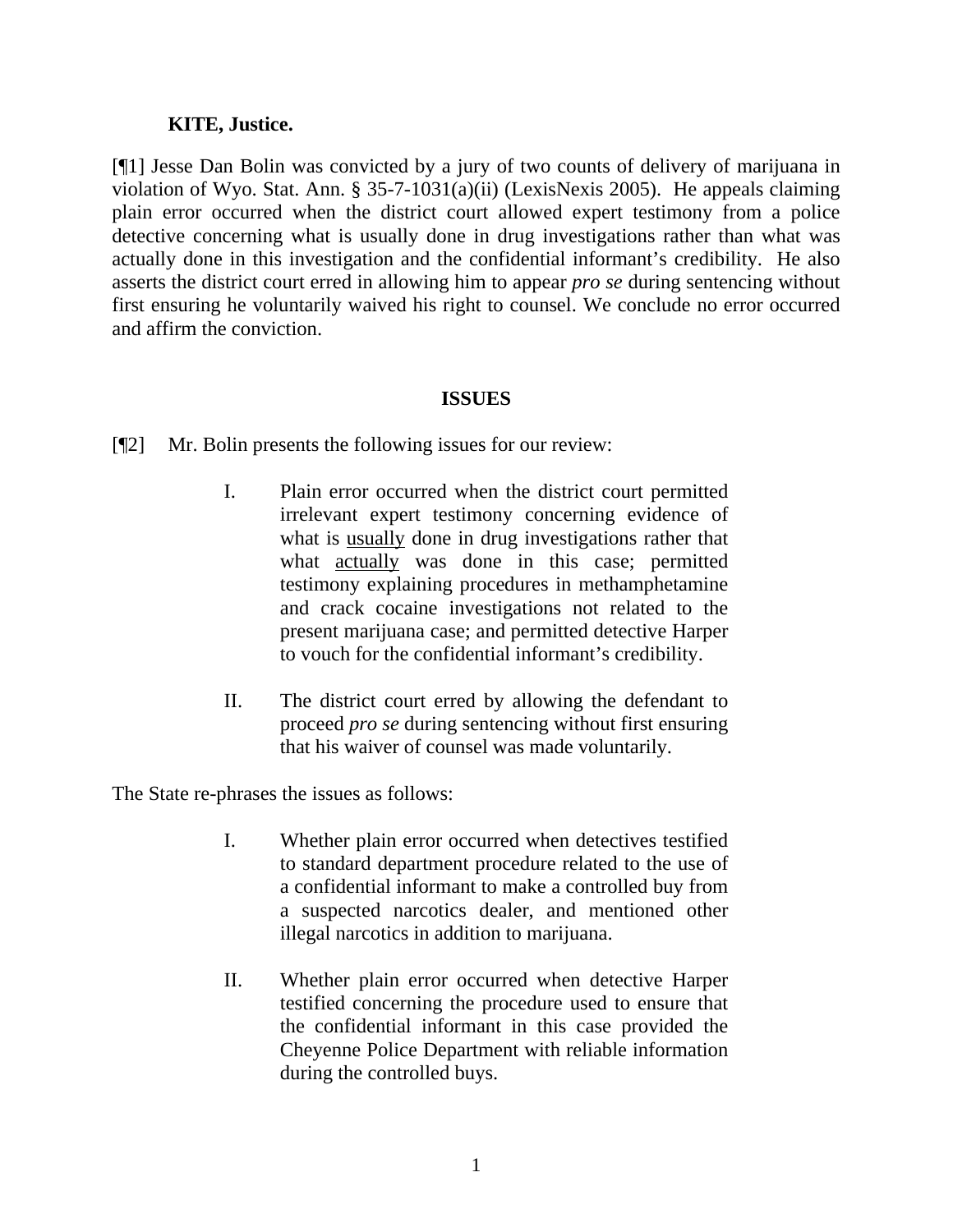III. Whether the district court erred by allowing appellant to proceed *pro se* at his sentencing hearing.

# **FACTS**

[¶3] On March 8, 2004, the Laramie County District Attorney's Office issued an information alleging Mr. Bolin delivered marijuana in violation of § 35-7-1031(a)(ii) on February 2, 9 and 20, 2004, and possessed marijuana with intent to deliver in violation of Wyo. Stat. Ann. § 35-7-1014(d)(xiii) (LexisNexis 2005) on February 23, 2004. The affidavit of probable cause issued with the information alleged a confidential informant told the Cheyenne Police Department where Mr. Bolin resided, what kind of vehicle he drove and that he was selling marijuana. The affidavit further alleged detectives decided to attempt a controlled buy from him after confirming Mr. Bolin lived at the address identified.

[¶4] The affidavit further alleged the details of the controlled buy. Detectives had the confidential informant place a recorded phone call to Mr. Bolin to make arrangements to purchase marijuana. They provided the informant with money for the purchase, fitted him with a wireless transmitter, and kept him under surveillance as he proceeded to the meeting spot with Mr. Bolin. During the encounter, detectives heard the informant count out \$25.00 to Mr. Bolin. After the encounter, the informant turned over approximately ten grams of marijuana to detectives.

[¶5] The affidavit further alleged detectives and the confidential informant followed substantially the same process on February 9 and 20, 2004. The only material differences on those dates were the purchases occurred at Mr. Bolin's residence and the informant purchased one-half ounce of marijuana. On February 23, 2004, detectives arrested Mr. Bolin at his residence and charged him with three counts of delivery and one count of possession of marijuana.

[¶6] Pursuant to a motion filed by the district attorney's office, the district court dismissed the possession count prior to trial.<sup>[1](#page-3-0)</sup> The remaining three counts of delivery of marijuana were tried to a jury on November 8 and 9, 2004. The State presented the testimony of three detectives and the confidential informant who described the events surrounding each of the drug transactions. At the close of the State's case, the defense moved for an acquittal, arguing the State had not proven its case because the only witness

<span id="page-3-0"></span>  $<sup>1</sup>$  At the time of the arrest, the arresting officer found marijuana in Mr. Bolin's home. The defense moved</sup> to suppress evidence of the marijuana on the grounds Mr. Bolin was not informed of his *Miranda* rights prior to the questioning and search that led to discovery of the marijuana. The State responded by filing a motion to dismiss the possession charge and vacate the suppression motion hearing. The district court granted both motions, dismissing Count IV of the information and vacating the hearing on the motion to suppress.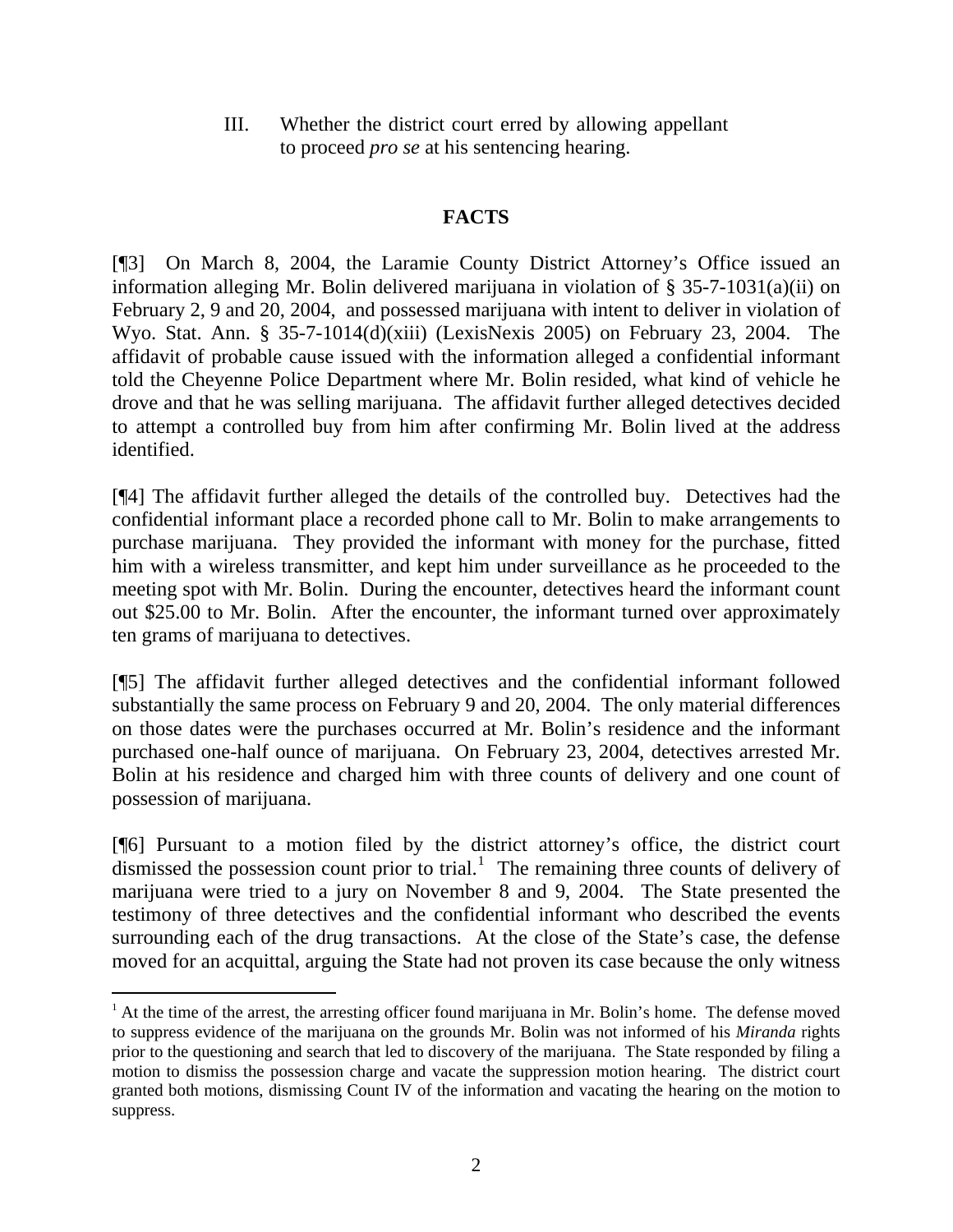actually involved in the purchases, the confidential informant, was unreliable. The district court denied the motion on the grounds that determining witness credibility was a jury function. After the denial of its motion, the defense rested, presenting no witnesses of its own. The jury returned a verdict finding Mr. Bolin guilty on the first two counts of delivery of marijuana and not guilty on the third count.<sup>[2](#page-4-0)</sup> Mr. Bolin was sentenced to consecutive terms of two to four years in the Wyoming State Penitentiary.

#### **STANDARD OF REVIEW**

[¶7] The defense did not object at trial to the expert testimony about which Mr. Bolin now complains in his first two issues. When no objection is made, the plain error standard applies. Plain error occurs when: 1) the incidents alleged as error clearly appear in the record; 2) the party claiming plain error demonstrates that a clear and unequivocal rule of law was violated; and 3) the party demonstrates he has been denied a substantial right resulting in material prejudice. *Farmer v. State,* 2005 WY 162, ¶ 26, 124 P.3d 699, 709 (Wyo. 2005). Because of the constitutional implications present when a defendant is forced to appear *pro se* after refusing, either explicitly or implicitly, to accept the services of appointed counsel, we conduct a *de novo* review of Mr. Bolin's third claim. *Trujillo v. State*, 2 P.[3](#page-4-1)d 567, 571 (Wyo. 2000).<sup>3</sup>

### **DISCUSSION**

#### *1. Plain Error*

#### *a. Expert Testimony Concerning Drug Investigations*

[¶8] Mr. Bolin contends plain error occurred when detectives testified about the procedures *generally* followed by the Cheyenne Police Department when conducting drug investigations using a confidential informant but not about the procedures they followed in *this* drug investigation with *this* confidential informant. He also claims plain error occurred when the detectives testified concerning drug investigations involving methamphetamine and crack cocaine in addition to marijuana. The State argues no plain error occurred.

<span id="page-4-0"></span><sup>&</sup>lt;sup>2</sup> There is no indication in the record as to the jury's reasoning for finding Mr. Bolin not guilty on Count III.

<span id="page-4-1"></span><sup>&</sup>lt;sup>3</sup> The abuse of discretion standard applies when a trial court refuses to appoint substitute counsel. Allen v. *State*, 2002 WY 48, ¶ 26, 43 P.3d 551, 560 (Wyo. 2002). That standard is not applicable here because the trial court did appoint substitute counsel, the services of whom Mr. Bolin refused to accept.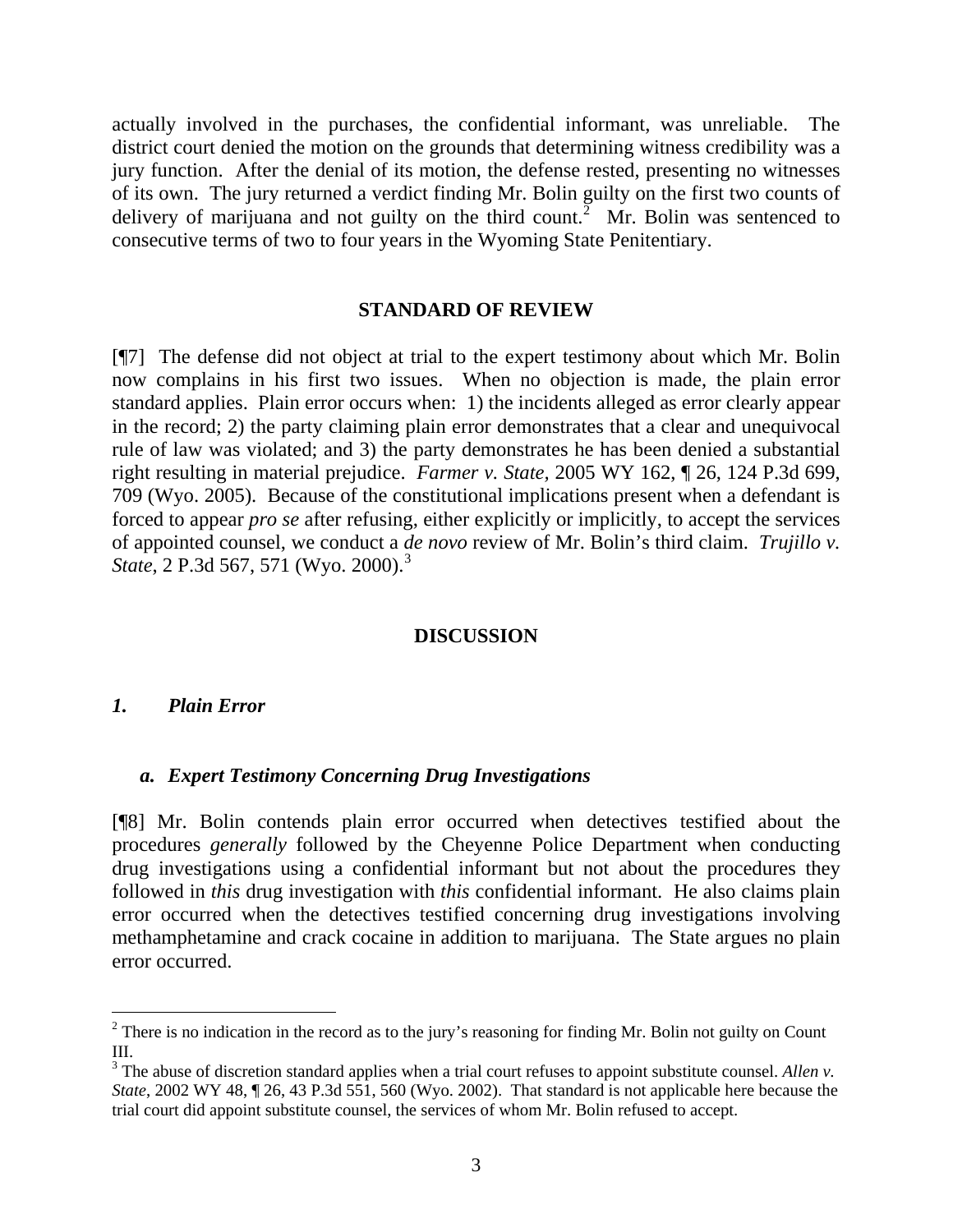[¶9] In support of his claim of plain error in the testimony concerning general rather than specific investigative procedures, Mr. Bolin cites the following excerpt from Detective James Harper's trial testimony:

> Q. You mentioned something about searching a car. What's that all about?

> A. Well, if the informant is going to drive to a meet, we want to search the car. Basically, the only thing – we want to show that the only thing that the informant – only place he could have gotten drugs was from the dealer. So he can't have any drugs in his car. So we go on and search it.

Q. How was that done?

A. Well, everybody does it just a little bit differently. I usually start in the front seat, look over the visors, look on the dash, look in the ashtray, pull out the ashtray, look behind the ashtray.  $I$  – same thing with the glove box, look underneath the dash, any parts in the console, look in the console, see if any of those parts come out, and if they do, look in there and shine a flashlight around there, look under the front seat, look in the front seat.

If it's got, like, seat covers, pull those up and look underneath the seat covers. I already said underneath the dash.

He also quotes the following testimony from Detective Jason Moon:

Q. What's involved in a search like that?

A. We, basically, go through the interior of the vehicle, make sure there's no contraband, no narcotics, no weapons, anything of that sort in the vehicle before we sent them out.

[¶10] One difficulty with Mr. Bolin's argument is that it does not take into account other testimony and exhibits presented at trial. The State introduced the agreement signed by the confidential informant setting forth the terms under which this informant was to act on behalf of law enforcement in this case specifically. Additionally, Detective Harper testified he searched the informant in this case prior to the attempted purchase from Mr. Bolin. He stated: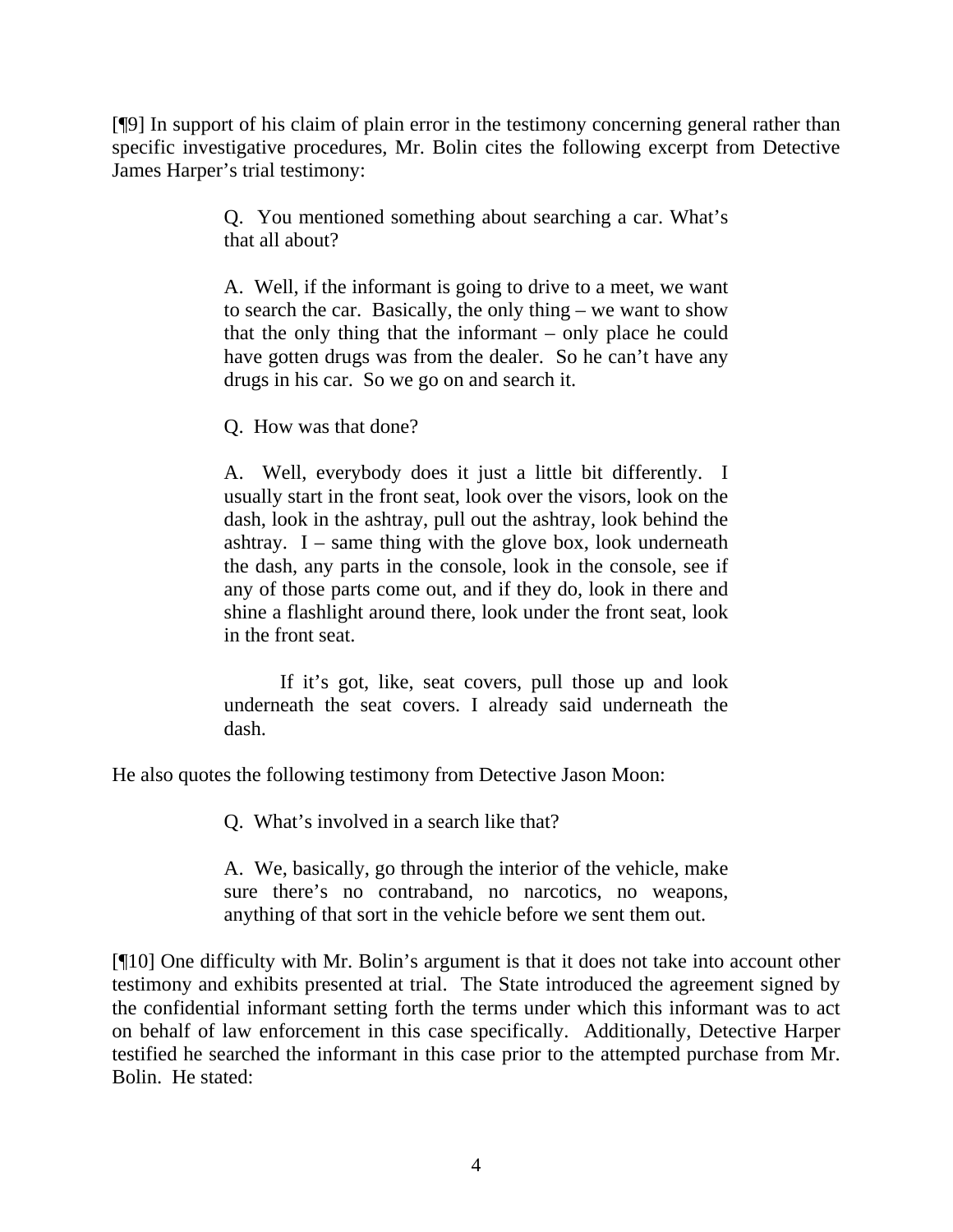I had [him] take off his shirt, search that separately, kick off his shoes, and after the shoes are off, will feel around the socks, make sure there's [no] bulges or anything crinkly, anything like that, pat down the legs, feels down the legs all the way. I don't make him take off his pants, but basically, run my hands over just every part.

Detective Harper also testified the searches he conducts do not vary depending on the type or quantity of drugs the confidential informant is attempting to buy. He stated: "We search everybody the same. We search every vehicle the same." He testified he searched the confidential informant involved in Mr. Bolin's case in accordance with the usual procedure before and after each of the buys. Detective Moon testified he searched the informant's vehicle. The confidential informant also testified the detectives searched him and his vehicle before the buys. The testimony indicated the detectives searched the informant and his vehicle using the same procedure usually used in cases involving attempted drug purchases by a confidential informant. The testimony concerning the searches violated no clear rule of law and Mr. Bolin has not shown it denied him a substantial right resulting in material prejudice. Therefore, its admission was not plain error.

[¶11] Mr. Bolin cites *Contreras v. State*, 7 P.3d 917 (Wyo. 2000) as support for his contention that general testimony concerning police procedures is not admissible without testimony addressing the specific procedures followed in the particular case. In *Contreras*, the defendant argued the trial court erred when it allowed a deputy to explain procedures used to ensure the reliability of drug buys, and to testify those procedures were followed in that case. He claimed this testimony was improperly used to bolster the testimony of an informant. Applying the plain error standard, we concluded Mr. Contreras could not show a clear and unequivocal rule of law was violated by admission of the testimony; therefore, there was no plain error.

[¶12] Mr. Bolin argues there was no plain error in *Contreras* because the deputy testified the general procedures he described were followed in investigating Mr. Contreras. Mr. Bolin argues there was plain error in his case because the deputies testified only concerning general procedures without saying those procedures were followed in using the confidential informant in his case. As reflected in the trial excerpts quoted above, the detectives in this case testified the same procedures were followed in using the confidential informant to investigate Mr. Bolin as were utilized in other confidential informant cases. Additionally, the detectives testified concerning the actual investigation conducted in this case – the confidential informant placed telephone calls to Mr. Bolin, arranging times and places to meet; he was provided with money to purchase marijuana from Mr. Bolin; he and his vehicle were searched before and after he met with Mr. Bolin; and after each meeting he turned marijuana over to the detectives. Contrary to Mr.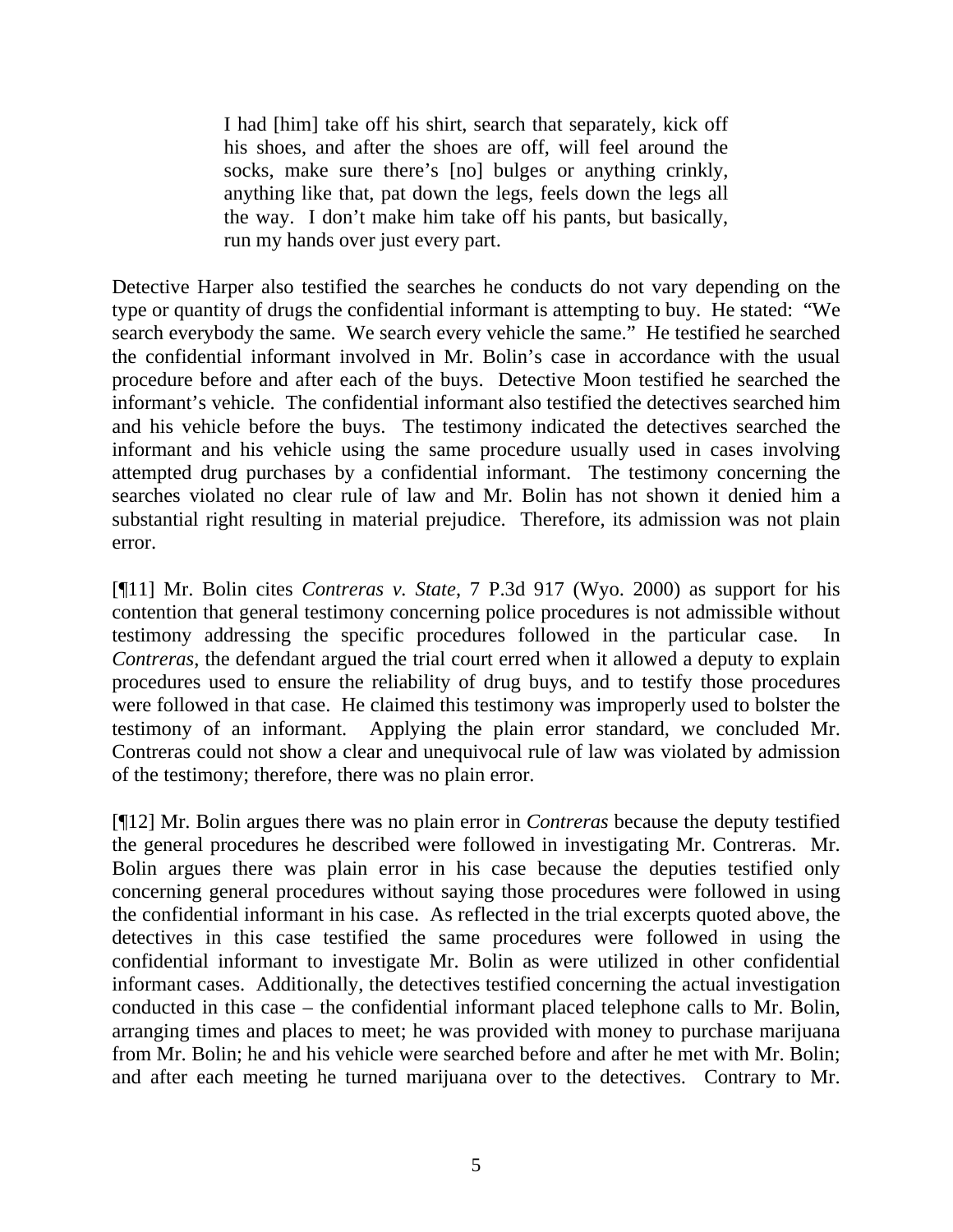Bolin's assertion, application of *Contreras* supports the conclusion that the testimony was not plain error.

[¶13] Mr. Bolin also asserts plain error in the admission of testimony concerning investigations involving methamphetamine and crack cocaine. The testimony about which he complains was presented by Detective Harper on questioning by the State:

> Q. . . we're just speaking in generalities here, but once you've been able to run some of this background information and satisfy yourself that you've got someone who really exists as a target, what do you do then with your confidential informant?

> A. Well, then we try to set up a time to make a controlled buy.

Q. And how's that done?

A. Usually, we try to make them – or have the informant make a phone call; otherwise, we're wasting a lot of time if the dealer's not home. So usually, we try to make a phone call, set up either a place to meet or a time for the informant to come over.

Q. Is this fairly straightforward in terms of, "Hi, this is Charlie Confidential. I want to come over and see you, Joe Druggie, and purchase 20 pounds of methamphetamine," or is that the sort of phone call you're used to being part of?

A. Absolutely not.

Q. What do you generally see?

A. Either the phone calls are coded or they just talk about meeting.

Q. What do you mean, "coded"?

A. One of the things – I'll give an example.

 An eight ball is a measurement of either methamphetamine or cocaine, and it's referred to on the street as an eight ball.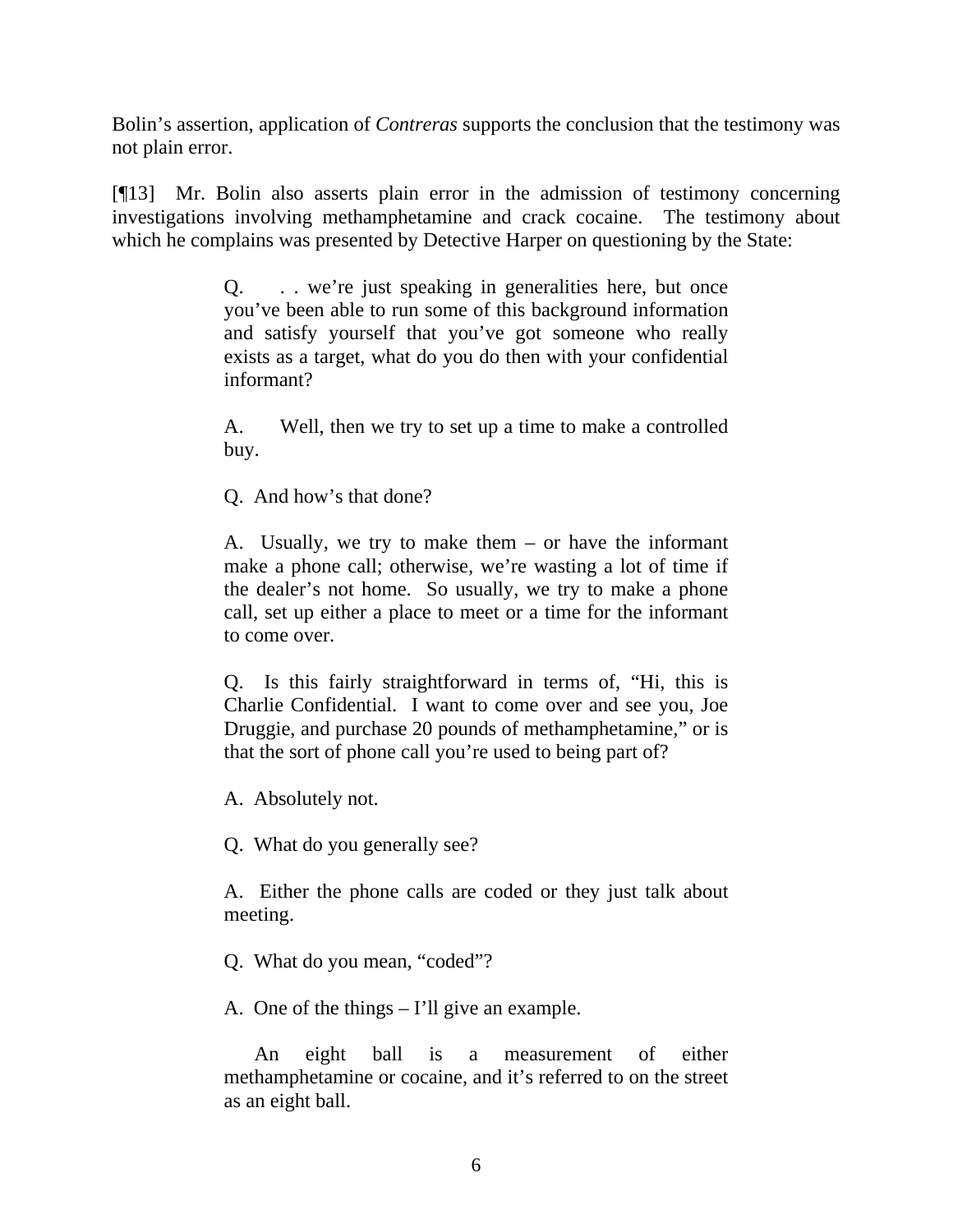Q. Why a name like eight ball, it is big and round and black  $or -$ 

A. No. It's, actually, an eighth of an ounce, and usually, it comes – it's powder. If it's in a bag, it's a ball, so that's where it got the name of an eight ball, but there's been several times I'll have an informant call up and say, "Hey, I want to come over and play a game of pool."

 Well, the dealer does not have a pool table, or anything like that, but they associate a game of pool with eight ball.

Mr. Bolin contends this testimony concerning "unrelated drug dealers, in unrelated drug transactions, involving different controlled substances" violated a clear rule of law prohibiting the admission of irrelevant evidence, violated his substantial right to be tried on the untainted evidence against him and materially prejudiced him because it concerned methamphetamine, a controlled substance of widespread concern to the community.

[¶14] In the context in which the testimony was given, i.e. the general procedures used by law enforcement in conducting drug investigations with confidential informants, the testimony about which Mr. Bolin complains was relevant. When evidence forms part of the history of the event or serves to enhance the natural development of the facts, it is admissible as long as its probative value outweighs its prejudicial effect. *Williams v. State*, 2004 WY 117, ¶ 11, 99 P.3d 432, 439 (Wyo. 2004). Such evidence is proper unless we conclude it should have been excluded because the danger of unfair prejudice from its admission substantially outweighed its probative value. W.R.E. 403. Considered in the context of plain error, we do not believe the danger of prejudice from Detective Harper's testimony outweighed its probative value. It was clear from the testimony, jury instructions, and statements and arguments of counsel that this case involved delivery of marijuana and nothing more. The discussion of other drugs during the detective's testimony clearly concerned drug investigations in general and served only as preliminary information. It did not relate to the charges against Mr. Bolin and there is no indication from the record the jury thought otherwise. We hold admission of the testimony did not violate a clear rule of law or deny a substantial right resulting in material prejudice.

## *b. Expert Testimony Concerning Reliability of Confidential Informant*

[¶15] Mr. Bolin asserts plain error also occurred when Detective Harper testified concerning the confidential informant's reliability. He cites the following excerpts from the detective's testimony: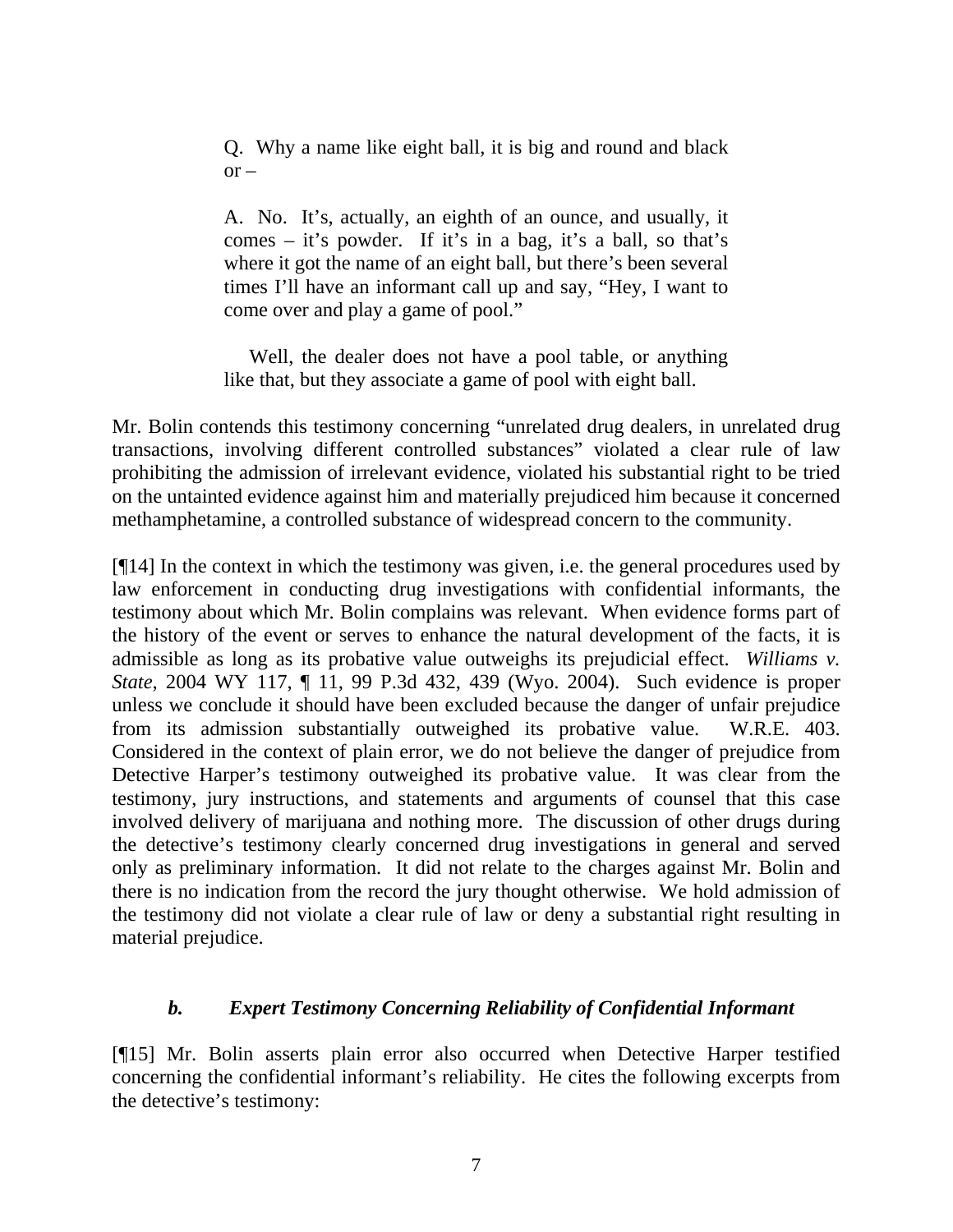Q. What sort of process do you follow up on being presented with somebody that may or may not be a potential informant?

A. Well, first, we sit down and do an interview and we tell them right off the bat, "You have to be 100 percent honest. If we think you're being dishonest with us at all, we're not going to use you. You're not going to get this opportunity to work for  $us$ "...

Q. Did you check his background?

A. I asked him about his background. He was very forthcoming, said he had a felony on his record, that it was for either accessory or conspiracy to robbery. Actually, that was one of the things that gave me some good feelings, like maybe I could trust him, because it wasn't – he didn't try to downplay it. Didn't lower it at all. He just said, "Yeah, this is what I did. This is what I got charged with."

Mr. Bolin contends this testimony violated the clear rule of law prohibiting a witness from testifying as to another witness' credibility, denied him a substantial right to due process and a fair trial and materially prejudiced him.

 $[$ [[  $]$  16]

Generally, one witness may not testify as to another witness' credibility. The purpose of this rule is to preserve the integrity of the jury process by protecting the jury's right to act as the final determiner of the credibility of the witnesses. We have stated, however, that a trial court does not necessarily commit plain error when it allows testimony which illuminates some aspect of the case even though the testimony incidentally bolsters the credibility of another witness.

*Strickland v. State*, 2004 WY 91, ¶ 22, 94 P.3d 1034, 1045-46 (Wyo. 2004) (citation omitted). Applying these principles in *Burton v. State*, 2002 WY 71, ¶ 41, 46 P.3d 309, 320 (Wyo. 2002), we held it was not plain error to allow testimony from a detective to the effect that the victim's testimony at trial was in harmony with her earlier statements. We said: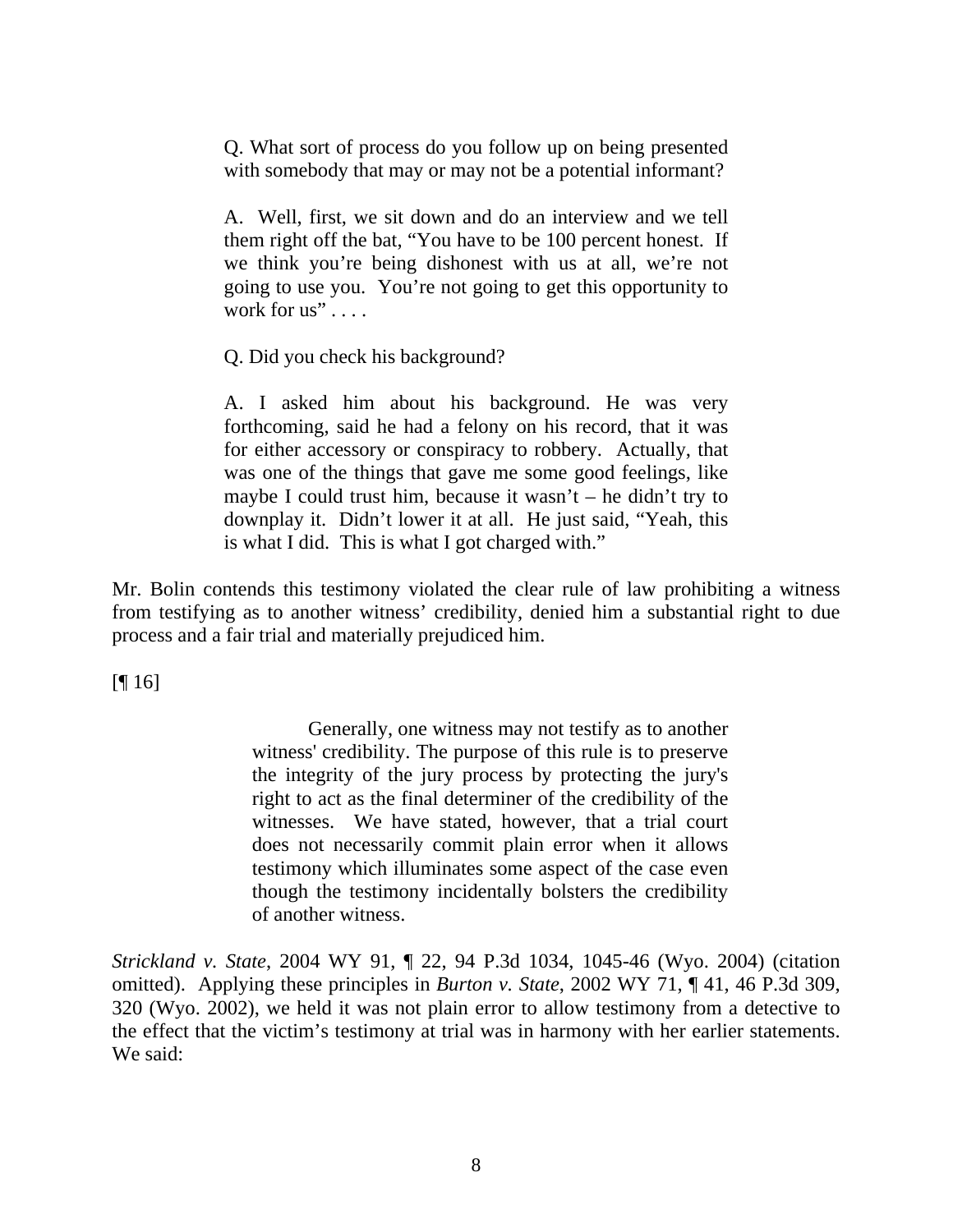[The detective] did not state that he believed the victim's version of the events or that he believed Burton was guilty of the offenses. Even though the detective's testimony may have had the incidental effect of bolstering the victim's credibility, the trial court did not violate a clear and unequivocal rule of law when it allowed the testimony into evidence at trial.

*Id*. (citation omitted).

[¶17] In *Ogden v. State*, 2001 WY 109, 34 P.3d 271 (Wyo. 2002), we likewise held there was no plain error in eliciting testimony from a detective to the effect that three teenage witnesses provided good detail and were obviously focused on the event and the victim's statement was consistent with their statements. After analyzing the detective's testimony, we concluded he did not state he "believed the young witnesses were credible. He merely testified that the versions of what happened were consistent with one another and that he relied upon the statements in determining that sufficient probable cause existed to arrest Ogden." *Ogden*, ¶ 29, 34 P.3d at 278.

[¶18] In accord with our precedent, we hold that Detective Harper did not improperly comment on the credibility of the confidential informant. He merely testified the informant was forthcoming in disclosing his prior conviction and he relied upon that disclosure in deciding to use him as an informant. Detective Harper did not state he believed the informant was credible or encroach on the jury's right to determine his credibility. Any incidental effect the testimony may have had to bolster the informant's credibility was not plain error.

# *2. Voluntariness of Waiver of Right to Counsel*

[¶19] In his final issue, Mr. Bolin asserts the district court erred when it allowed him to appear *pro se* at sentencing without first determining he voluntarily waived his right to counsel. The facts underlying this claim are that after the jury returned its verdict, defense counsel moved to withdraw from representation of Mr. Bolin, stating a conflict had arisen. Defense counsel also moved for the appointment of substitute counsel to represent Mr. Bolin. The district court granted both motions and entered an order appointing substitute counsel. Substitute counsel, like Mr. Bolin's trial counsel, worked with the public defender's office.

[¶20] Mr. Bolin filed a motion to dismiss the public defender's office, claiming a conflict of interest existed on the part of the entire office because he had filed a complaint against trial counsel alleging he violated several rules of professional conduct. With his motion to disqualify the public defender's office, Mr. Bolin also filed a motion for appointment of substitute counsel not associated with the public defender's office.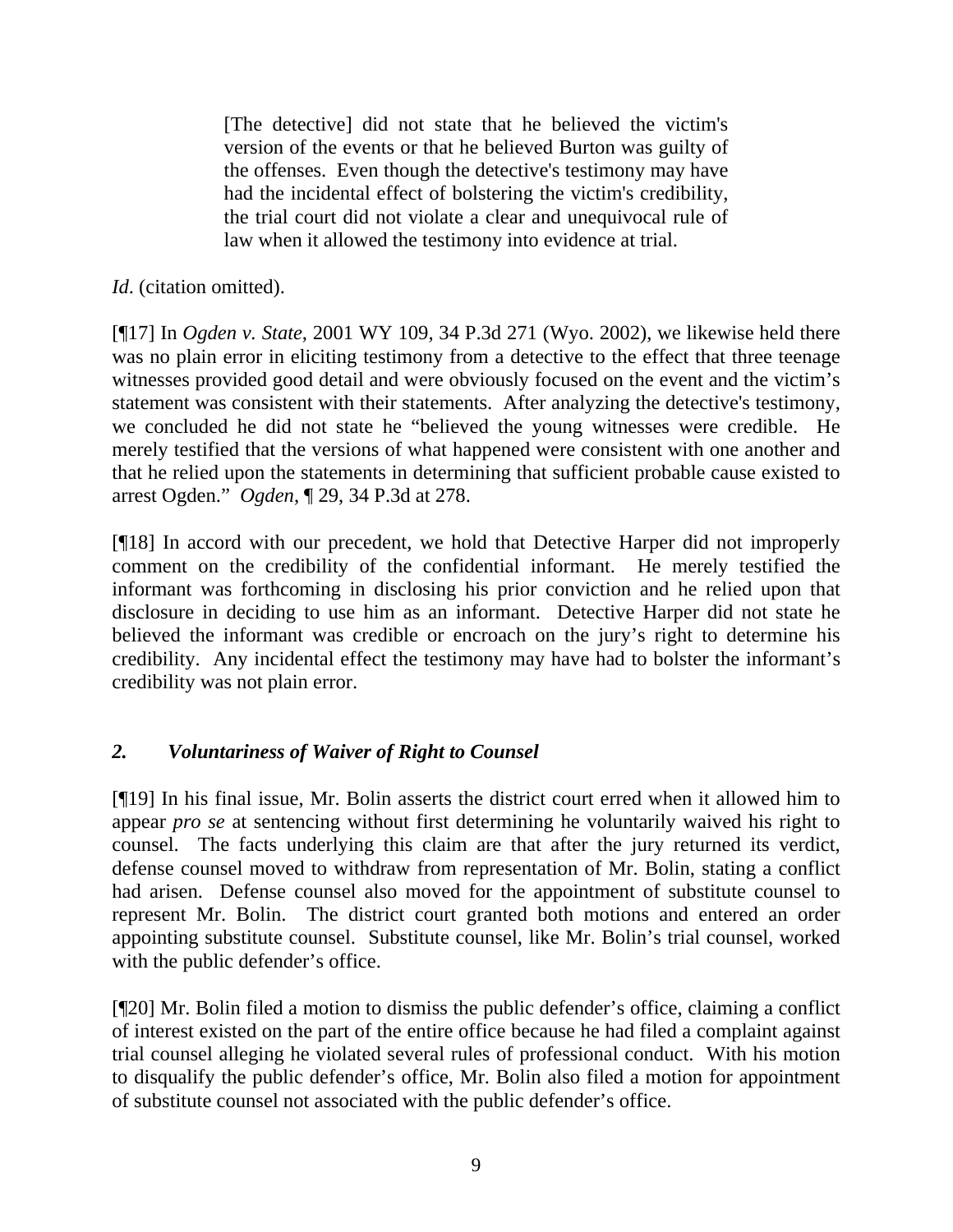[¶21] The district court held a hearing at which time it denied Mr. Bolin's motion, stating Mr. Bolin had the right to be represented by a public defender, but did not have the right to court appointed counsel of his own choice. The district court gave Mr. Bolin the choice of appearing at sentencing without counsel or represented by a substitute attorney from the public defender's office. Mr. Bolin declined representation by anyone associated with the public defender's office and elected to proceed without counsel.

[¶22] At that point, the following colloquy occurred:

THE COURT: What is your age?

THE DEFENDANT: 22.

THE COURT: What is your level of education?

THE DEFENDANT: GED.

\* \* \*

THE COURT: You received a general equivalency degree or diploma? When was that?

THE DEFENDANT: In '99.

THE COURT: And how and where did you receive that?

THE DEFENDANT: Newcastle, Wyoming, through the state boot camp program.

THE COURT: How far did you go in school?

THE DEFENDANT: Ninth grade.

THE COURT: How well did you do in school? Did you pass grades while you were in school?

THE DEFENDANT: Not really.

THE COURT: In your view, what will be required for you to do at the sentencing hearing? What would be your objectives?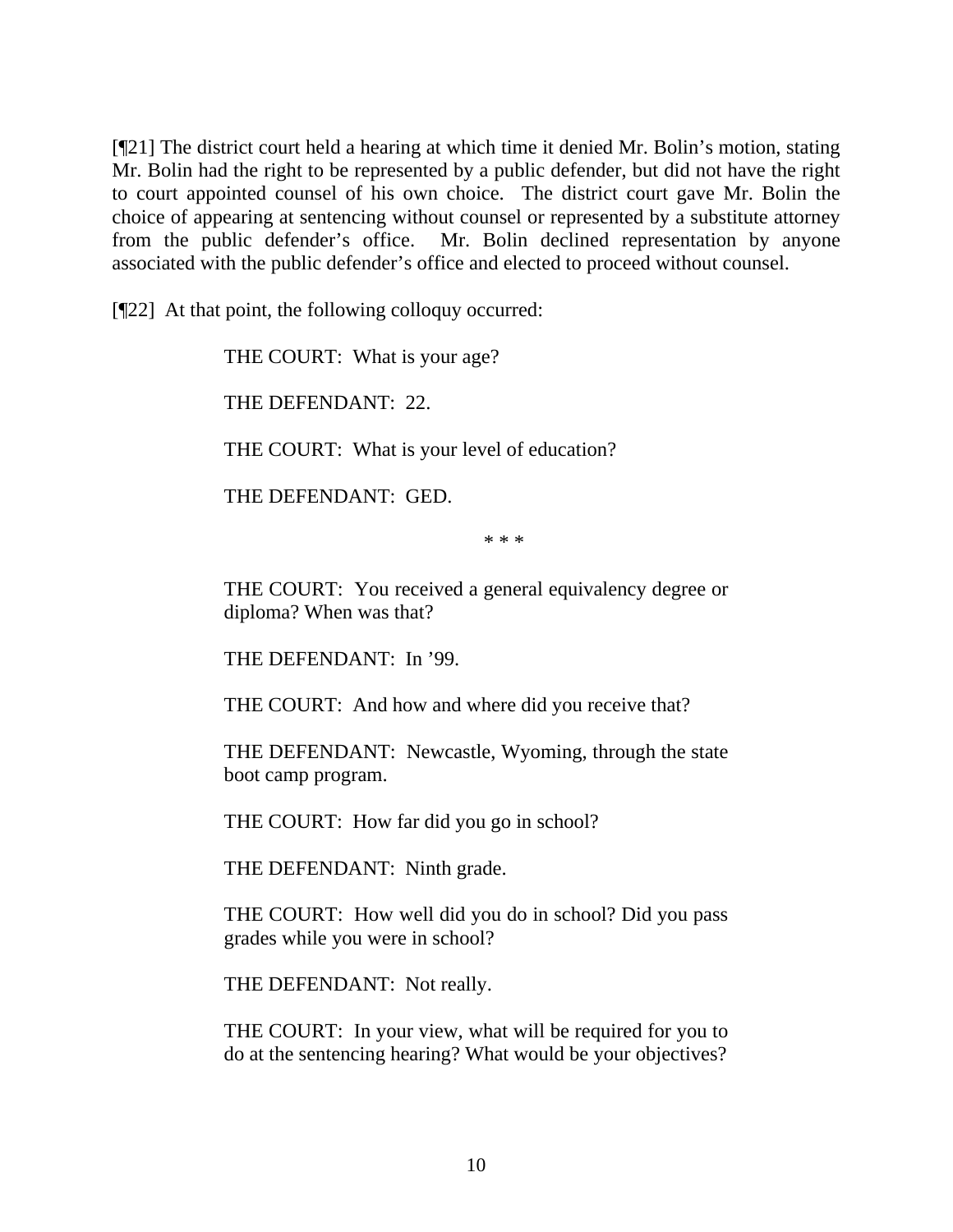THE DEFENDANT: My objective would be to cast doubt on – I don't know what kind of time DA's asking for. Until I know all that, I couldn't really say.

THE COURT: Well, you understand that the Court will be required to impose a sentence within the maximum provided by the legislature.

THE DEFENDANT: Zero to 10?

THE COURT: Right. You understand the Court will be required to impose a sentence within the maximum provided by the legislature?

THE DEFENDANT: Yes, sir.

THE COURT: And you will be arguing for the lowest possible sentence; is that correct?

THE DEFENDANT: Yes, sir.

THE COURT: Generally, how do you intend to approach that?

THE DEFENDANT: The fact that the amounts were quite small in this case – the amounts of marijuana that were transactioned; the fact that it is just marijuana, not something else.

THE COURT: Those certainly are all valid considerations. Do you intend to ask people to speak in your behalf?

THE DEFENDANT: I'll be trying to get ahold of people now that I know the day.

The district court concluded Mr. Bolin was articulate, understood and responded appropriately to questions, understood the issues involved in his sentencing and could adequately represent himself at sentencing. Accordingly, Mr. Bolin appeared without counsel at his sentencing hearing.

[¶23] Before addressing the voluntariness of Mr. Bolin's waiver of counsel, there is another matter we find it necessary to consider. Mr. Bolin did not cite Rule 1.10(a) of the Rules of Professional Conduct in support of his claim that appointment of substitute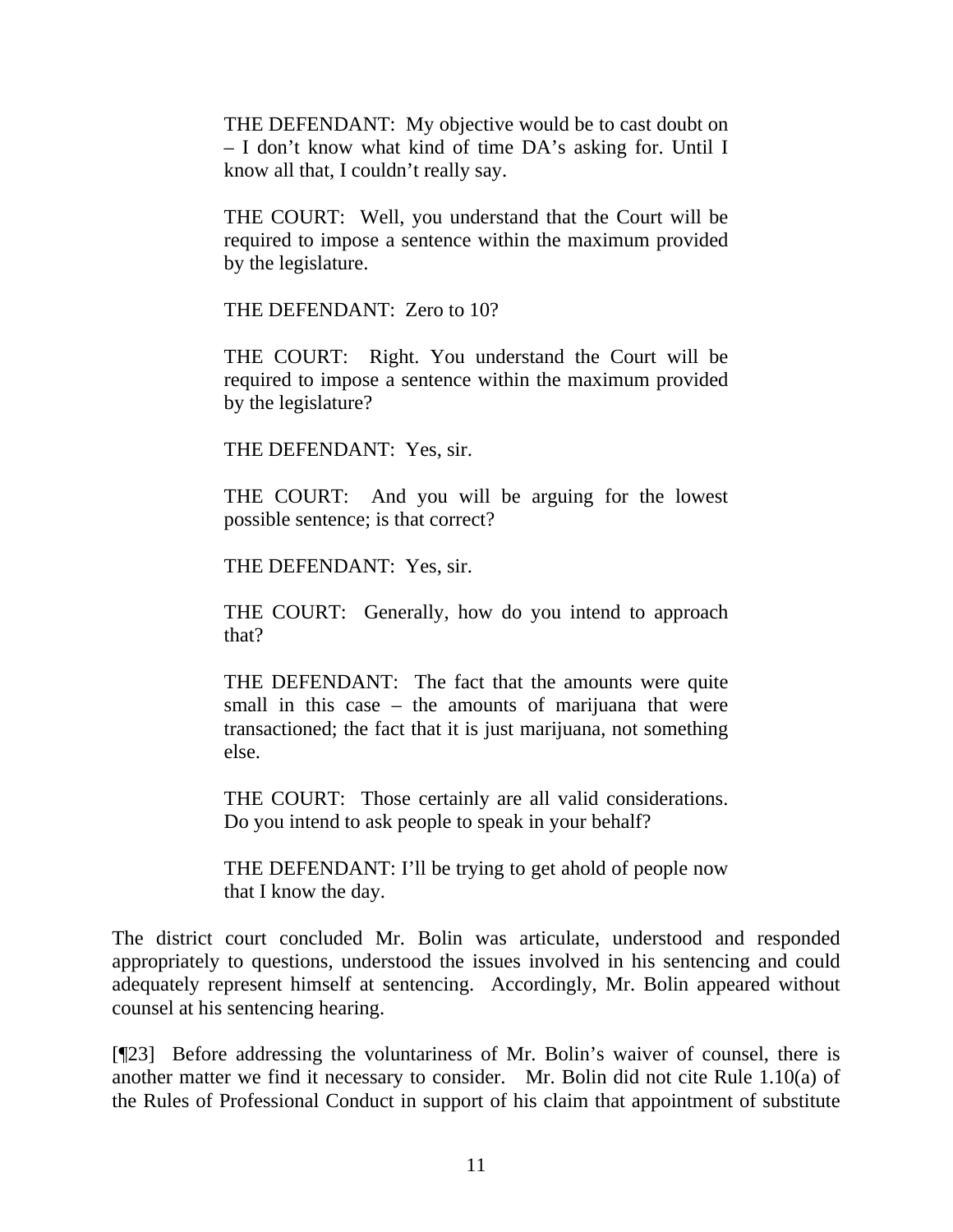counsel from the public defender's office was not appropriate after trial counsel, also a public defender, withdrew because of a conflict of interest. However, his claim cannot be fairly addressed without discussing the rule. Rule 1.10(a), and this Court's interpretation of it in the context of legal services organizations like the public defender's office, is the basis upon which the propriety of the appointment of substitute counsel must be judged. Rule 1.10(a) provides:

> While lawyers are associated in a firm, none of them shall knowingly represent a client when any one (1) of them practicing alone would be prohibited from doing so by Rule 1.7, 1.8(c), 1.9 or 2.2.

Rules 1.7, 1.8(c), 1.9 and 2.2 are the rules of professional conduct relating to conflicts of interest.<sup>[4](#page-13-0)</sup>

[¶24] The clear language of Rule 1.10(a) prohibits all attorneys in a firm from knowingly representing a client when any of the attorneys practicing alone would be prohibited from doing so because of a conflict of interest. The comment following the rule defines "firm" to include not only private law firms but attorneys employed in legal services organizations. We have said, however, the public defender's office warrants slightly different treatment than other "firms."

[¶25] In the context of an alleged conflict of interest based upon representation of codefendants by separate attorneys from the public defender's office, we said a case-bycase inquiry, rather than per se disqualification, was appropriate. *Asch v. State*, 2003

RULE 1.7 CONFLICT OF INTEREST: GENERAL RULE

\* \* \*

 (b) A lawyer shall not represent a client if the representation of that client may be materially limited by the lawyer's responsibilities to another client or to a third person, or by the lawyer's own interests, unless:

 (1) the lawyer reasonably believes the representation will not be adversely affected; and

<span id="page-13-0"></span>  $4$  Rule 1.7(b) is the only provision referenced in Rule 1.10(a) relevant in the context of Mr. Bolin's case. It provides:

 <sup>(2)</sup> the client consents after consultation. When representation of multiple clients in a single matter is undertaken, the consultation shall include explanation of the implications of the common representation and the advantages and risks involved.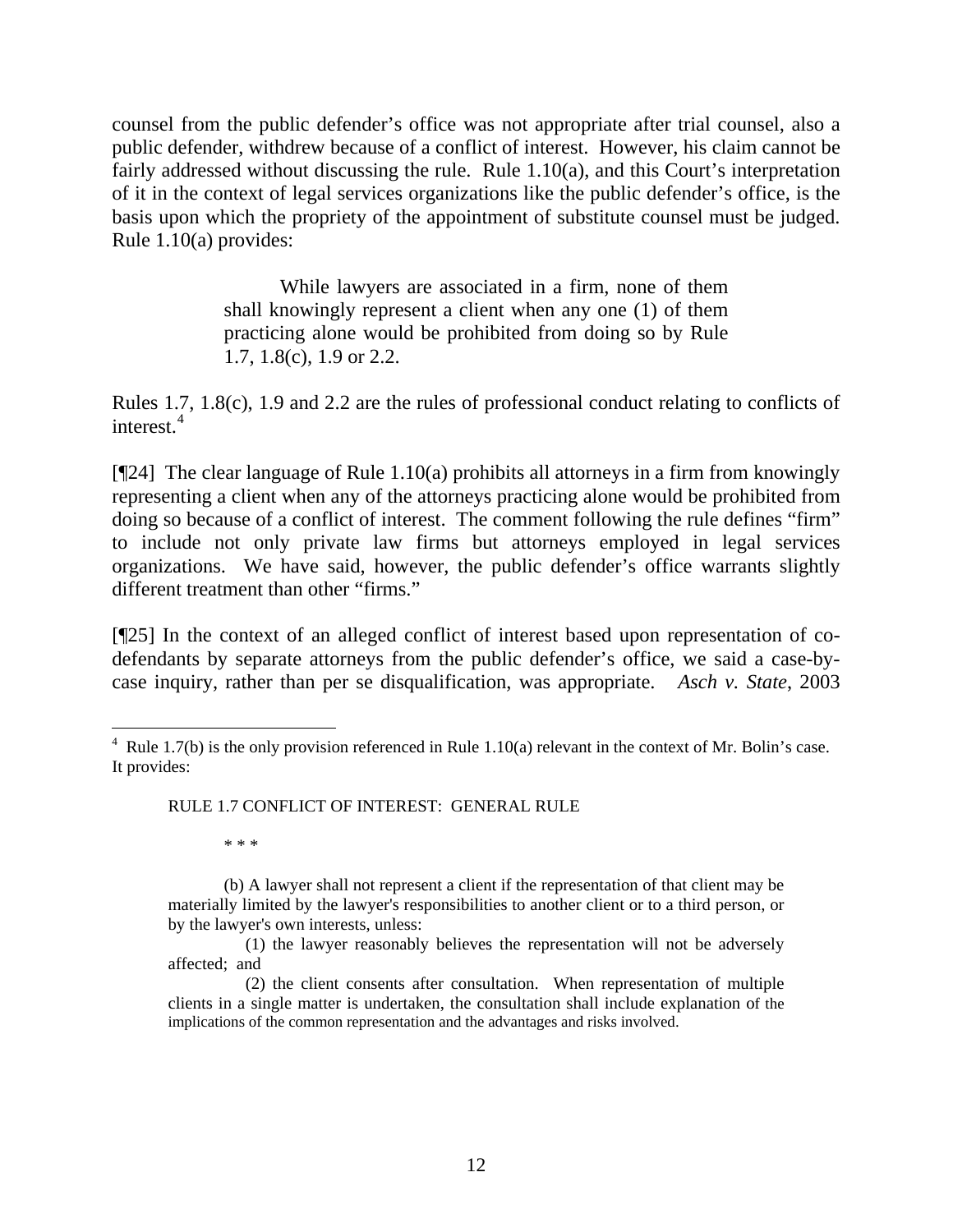WY 18, ¶¶ 21-24, 62 P.3d 945, 953 (Wyo. 2003). We provided several reasons for rejecting automatic disqualification of assistant public defenders under these circumstances:

> The first reason is aptly stated in Comment d(iv) to Section 203(2) of The Restatement (Third) of Law Governing Lawyers:

> Public defenders who are subject to a common supervisory structure within an organization ordinarily should be treated as independent for purposes of [imputing conflicts of interest]. The lawyers provide legal services, not to the public defender office, but to individual defendants. Ordinarily, the office would have no reason to give one defendant more vigorous representation than other defendants whose interests are in conflict. Thus, while individual defendants should be represented by separate members of the defender's office, the representation of each defendant should not be imputed to other lawyers in an office where effective measures prevent communications of confidential client information between lawyers employed on behalf of individual defendants.

> Similarly, there is no financial incentive for attorneys in a public defender's office to favor one client over another. The public defender does not receive more money if one client prevails and another does not. An assistant public defender, as a salaried government employee, simply does not have the financial interest in a case that is inherent in private practice.

> Another reason to adopt a case-by-case inquiry for conflicts of interest within the State Public Defender's Office is that to do otherwise would needlessly jeopardize the right of individual defendants to skilled and competent representation. As noted by the Illinois Supreme Court, "[i]n many instances the application of such a per se rule would require the appointment of counsel with virtually no experience in the trial of criminal matters, thus raising, with justification, the question of competency of counsel."

*Id.* (citations omitted).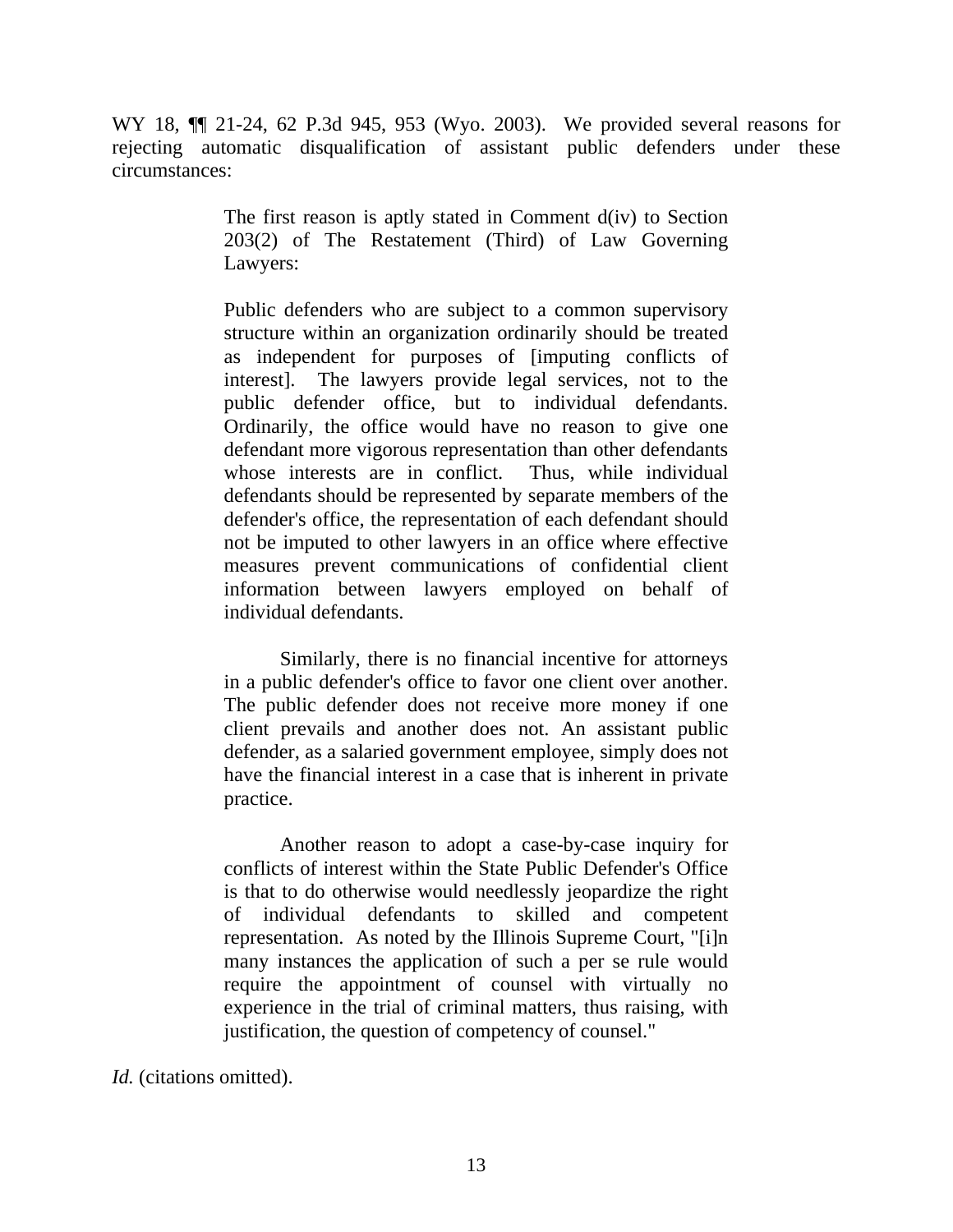[¶26] We have also rejected a bright-line rule requiring disqualification of an entire "firm" in the context of an alleged conflict of interest based upon prosecution of a defendant by a district attorney's office that hired an attorney who formerly represented the defendant. *Johnson v. State*, 2003 WY 9, ¶ 19, 61 P.3d 1234, 1243 (Wyo. 2003). We said: we decline to adopt an "appearance of impropriety" standard and adopt instead a "function approach," which focuses on preserving confidentiality and avoiding positions adverse to the client. *Id*. In the context of *Johnson*, we adopted a detailed screening procedure for avoiding conflicts and the appearance of impropriety.

[¶27] Thus, Wyoming has not adhered to a per se disqualification rule for assistant district attorneys or public defenders when a conflict of interest is alleged. Rather, we have recognized important distinctions between those legal service providers and private law firms warranting a case-by-case approach to conflicts alleged against public defenders and district attorneys. Applying this approach in *Johnson*, we held the defendant was not substantially prejudiced by the district attorney's handling of the case. In *Asch* we concluded there was nothing in the record from which we could conclude a conflict of interest existed. Although *Asch* and *Johnson* involved different fact situations, they are instructive in terms of the general principles espoused.

[¶28] Applying those principles, it is clear Mr. Bolin was not entitled to automatic disqualification of substitute counsel from the public defender's office. Rather, he was entitled to have the district court consider the alleged conflict of interest based upon the particular facts of his case. Based upon those facts, we conclude the district court did not err in appointing substitute counsel from the public defender's office after allowing the assistant public defender who represented Mr. Bolin at trial to withdraw. The reasons Mr. Bolin gave for his dissatisfaction with trial counsel did not warrant rejection of representation by another public defender. There is nothing in the record from which we can conclude a conflict of interest existed or that Mr. Bolin would have been substantially prejudiced by the appointment of another public defender. There is likewise nothing in the record from which we can conclude the public defender's office would have failed to preserve confidentiality and avoid positions adverse to the Mr. Bolin during the sentencing phase of his case. Absent some argument and evidence to the contrary, we presume the public defender's office has in place a detailed screening procedure for avoiding conflicts and the appearance of impropriety.

[¶29] Turning to the voluntariness of the waiver of counsel, Mr. Bolin claims his waiver was not voluntary because he was forced to choose between appearing either with incompetent, unprepared counsel or without legal representation, which was not really a choice at all. The Sixth Amendment provides the accused shall have the right to the assistance of counsel in all criminal prosecutions. *Trujillo*, 2 P.3d at 573. The Fourteenth Amendment incorporates the Sixth Amendment right to counsel, requiring the state to make appointed counsel available to indigent defendants in all criminal prosecutions. *Id*. Counsel is required at those critical stages in which the substantial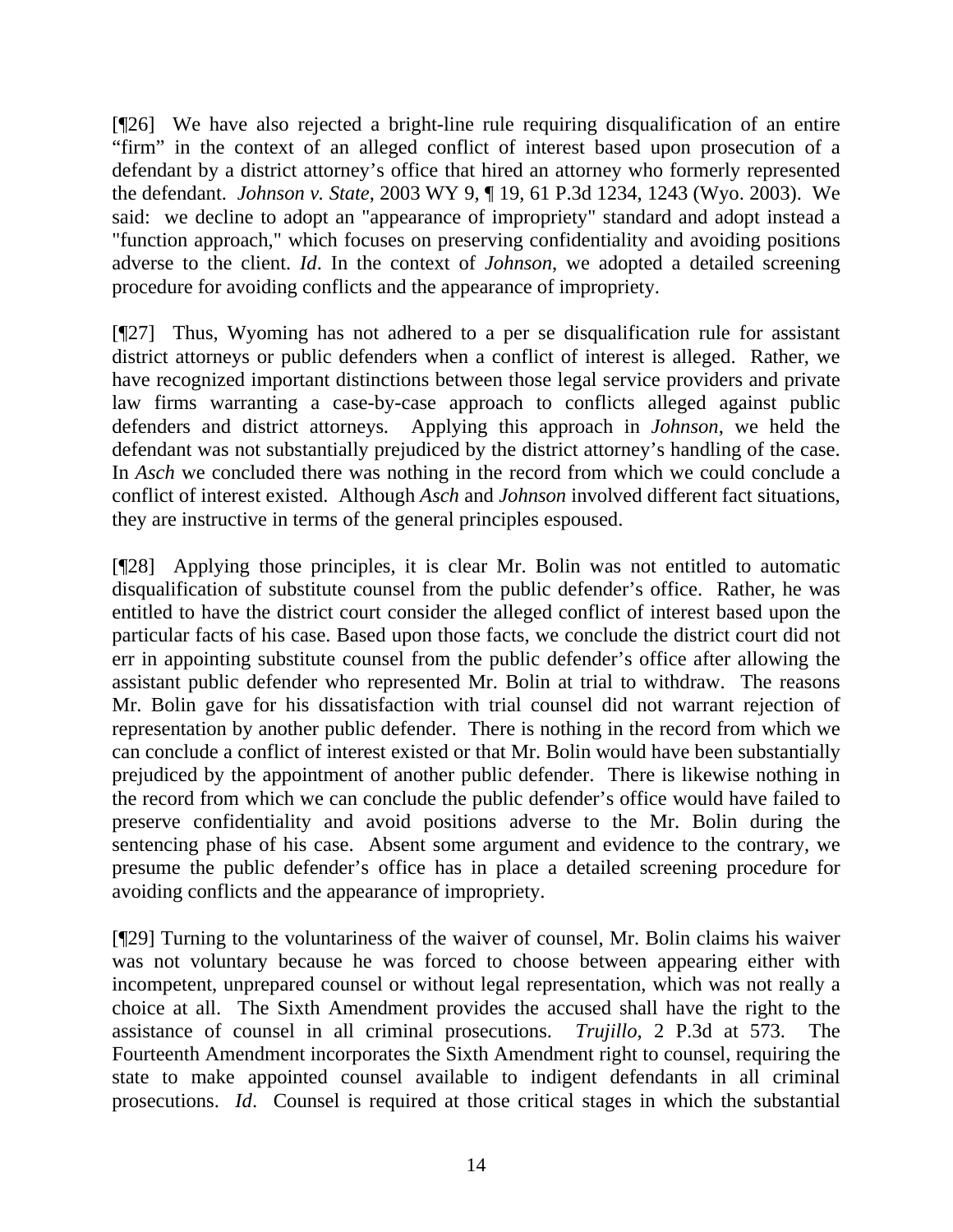rights of the accused may be affected. *Id*. We have held sentencing is a critical stage where substantial rights may be affected and, therefore, the right to counsel attaches. *Id*.

[¶30] The Sixth Amendment also guarantees the right of every citizen to conduct his own defense. *Id*.

> A defendant has a constitutional right to waive his right to counsel and to represent himself at criminal trial. However, to be valid, the trial judge must ensure that the waiver of counsel is an intentional relinquishment or abandonment of a known right or privilege. Ideally, the trial judge should conduct a thorough and comprehensive formal inquiry of the defendant on the record to demonstrate that the defendant is aware of the nature of the charges, the range of allowable punishments and possible defenses, and is fully informed of the risks of proceeding pro se.

*Id*.

[¶31] A defendant, by refusing to accept the services of appointed counsel, can waive his right to counsel. In determining whether a defendant has made a valid waiver of the right to counsel, we determine first whether the defendant's waiver was voluntary. *Wilkie v. State*, 2002 WY 164, ¶ 7, 56 P.3d 1023, 1024 (Wyo. 2002). If we conclude the wavier was voluntary, we then determine whether the defendant waived the right knowingly and intelligently. *Id*. In making that determination, we indulge every reasonable presumption against waiver. *Id*. However, when a defendant is given a clear choice between waiver of counsel and retention of present counsel, the choice is voluntary so long as defendant's refusal to proceed with able appointed counsel is without good cause. *Trujillo*, 2 P.3d at 574. We have also said:

> The Sixth Amendment does not guarantee a meaningful relationship with appointed counsel; the purpose of providing assistance of counsel is to ensure that criminal defendants receive a fair trial. A defendant has no right to the appointed counsel of his choice nor to counsel who would blindly follow his instructions. In evaluating Sixth Amendment claims, the appropriate inquiry focuses on the adversarial process, not on the accused's relationship with his lawyer as such. A court's own evaluation of counsel and the effect of any substitution upon the scheduled proceedings are proper considerations in addition to the reasons given for a defendant's dissatisfaction.